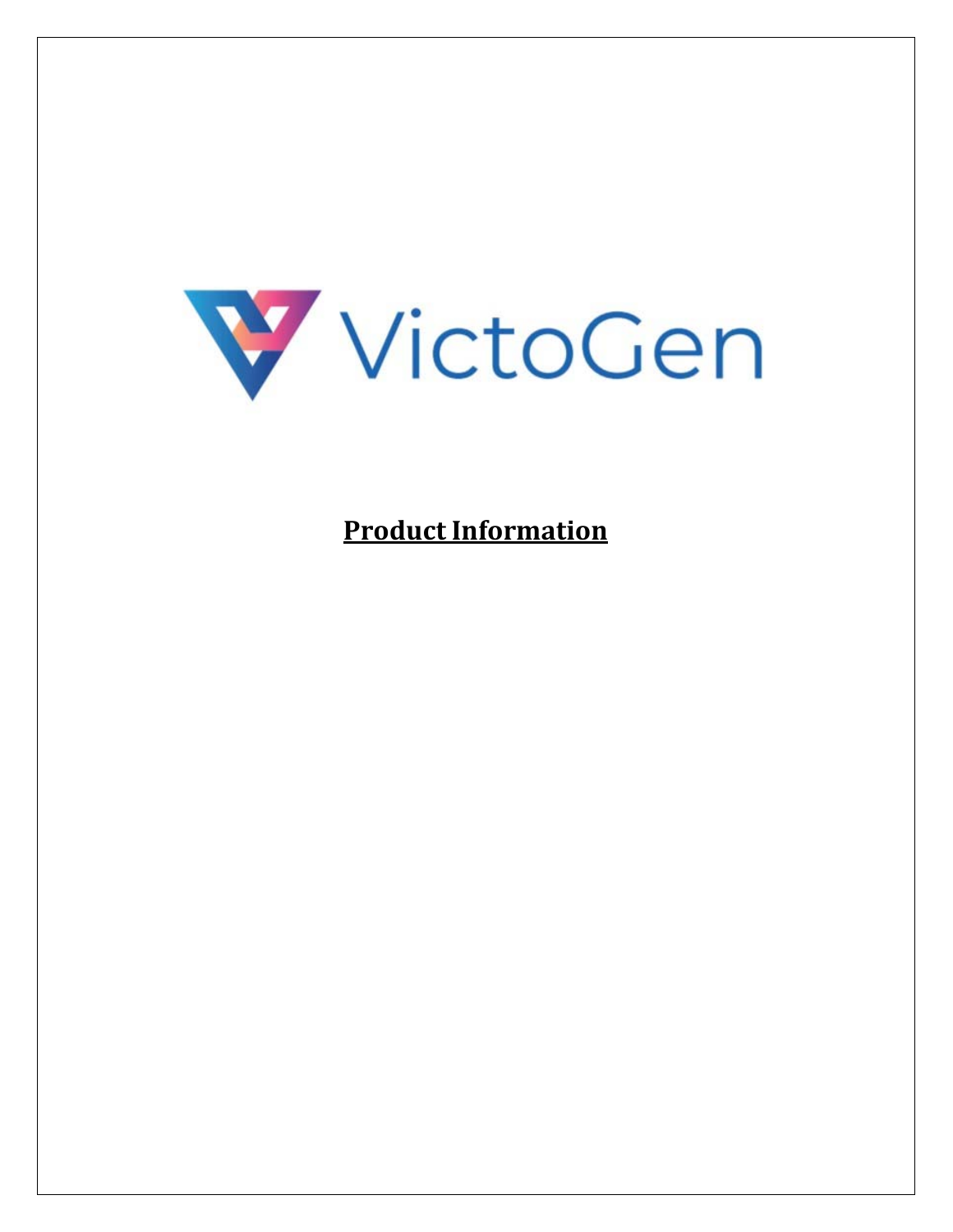

#### **Single‐Use Disposal Surgical Masks**

An ASTM F1200-11 Level 1 standard surgical 3-layer mask is a loose-fitting, disposable device that creates a physical barrier between the mouth and nose of the wearer and potential contaminants in the immediate environment. Disposable masks are regulated by the US FDA under 21 CFR 878.4040. A surgical mask is meant to help block large-particle droplets, splashes, sprays, or splatter that may contain germs (viruses and bacteria), keeping it from reaching your mouth and nose. Surgical masks may also help reduce exposure of your saliva and respiratory secretions to others.

SPECS: 

| <b>ASTM Level 1 characteristics</b>                                                     |                    |
|-----------------------------------------------------------------------------------------|--------------------|
| Characteristic                                                                          | Level 1            |
| <b>Bacterial filtration efficiency</b>                                                  | ≥95%               |
| Sub-micron particulates filtration efficient at 0.1 micron                              | $\geq 95\%$        |
| Differential pressure, mm H20/cm2 (Breathability)                                       | < 4.0              |
| Resistance to penetration by synthetic blood, minimum pressure in mm Hq for pass resuls | 80 mm Hq           |
| Flame spread                                                                            | Class <sub>1</sub> |

Packing: 50PCS/BOX Color: Blue Expiration: 24 months



Delivery Timeline: 7-10 days including international shipping & customs clearance Order Quantities: No minimum currently Samples available upon request

| Volume (Units) | Cost/Unit |
|----------------|-----------|
|                | \$0.89    |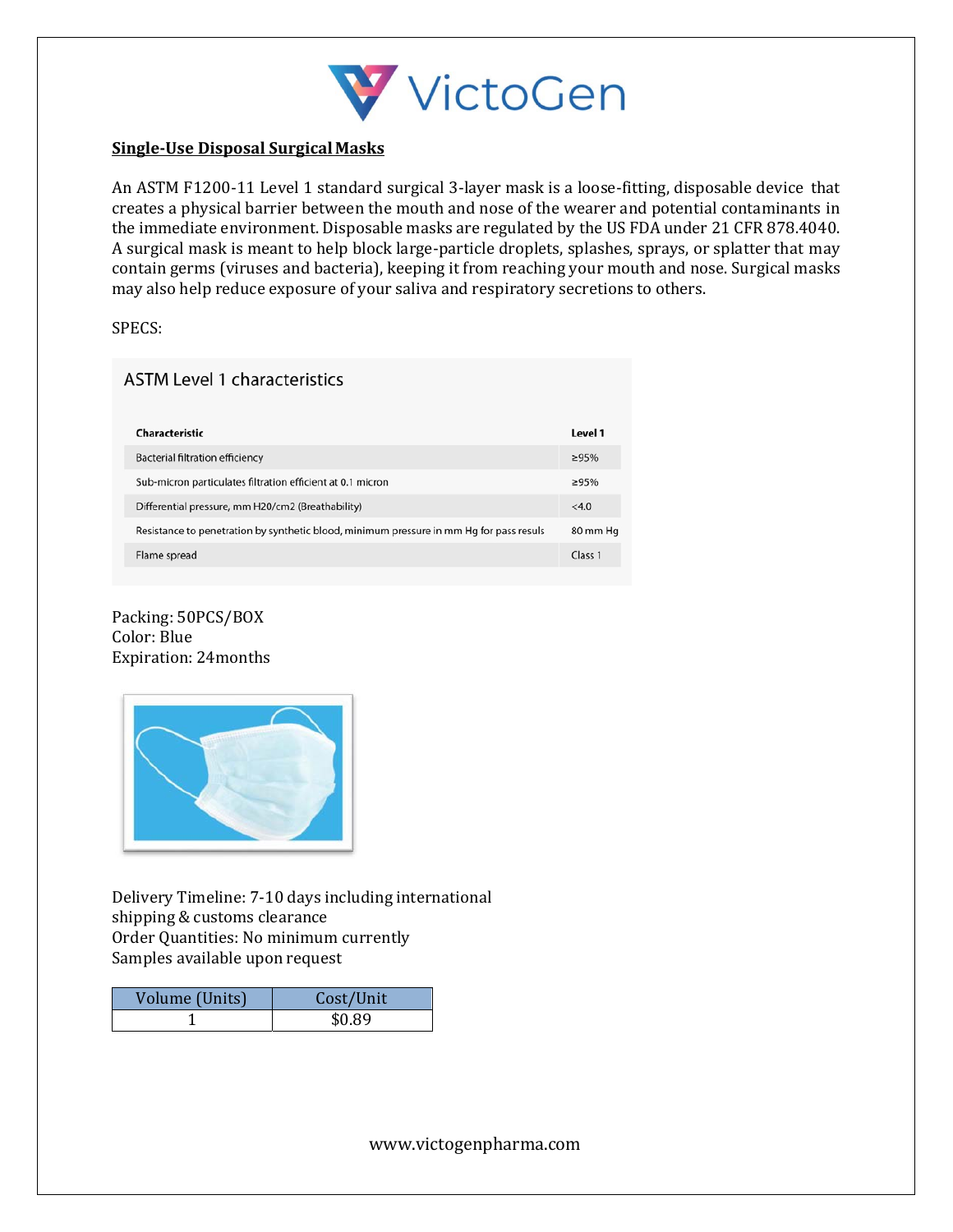

## **InfraredThermometer**

Infrared Thermometer is a handheld, reusable, battery operated, device that can measure surface and forehead temperature measurement for infants and adults without contact to human body. It can be used by consumers in household environment and healthcare professionals as areference.

The operation principle is based on infrared sensor technology, whereby the IR Sensor is converted to digital value and displays it to LCD. The device conforms and is manufactured to applicable standards included ASTM E 1965-98(2003), IEC 60601-1 and IEC 60601-1-2 requirements.

Product Parameters

Display Resolution:  $0.1^{\circ}$ C

Body Temperature Accuracy:  $\pm 0.3^{\circ}$ C

Body Temperature Range:  $32 - 42.9$ °C (90 – 109°F)

Distance to meet accuracy:  $3 - 5$  cm

Battery: DC 1.5V 2<sup>\*</sup> AAA Batteries

Auto power off: 18s

Product Size: 167x44x82 mm

Product Weight: 110g (without batteries)



Delivery Timeline: To be confirmed Order Quantities: No minimum currently Samples available upon request

| Volume (Units) | Cost/Unit |
|----------------|-----------|
|                | \$49.68   |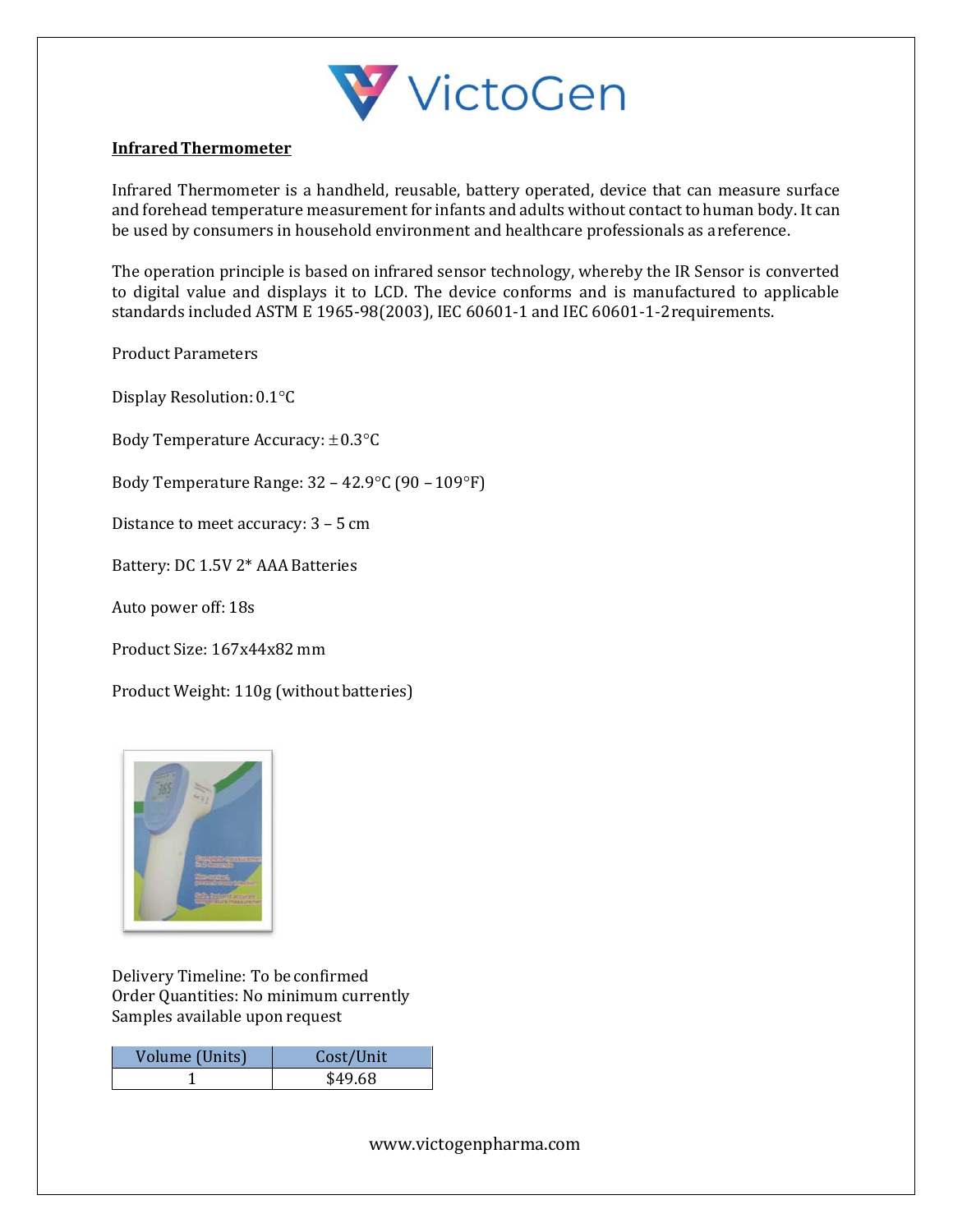

### **N95 Filter Masks**

Respiratory protection is required or recommended for health care workers to help reduce their exposures to airborne particles, including bacteria and viruses that may cause disease. Most often the requirement is for them to use an "N95, FFP2 or equivalent" filtering facepiece respirator. When used correctly, respirators can help reduce wearers' exposures to airborne particulate hazards, including both bioaerosols and nonbiological aerosols. Respirators contain filter material and are designed to form a seal with the wearer's face, so that air passes through the filter (instead of around the edges) before it is inhaled.

The N95 filter mask meets Centers for Disease Control and Prevention (CDC) and National Institute for Occupational Safety and Health (NIOSH) guidelines for protection and is certified to have a filter efficiency level of 95 percent or greater against particulate aerosols free of oil. As the front lines of filtration, these Surgical N95 CE certified masks are also Food and Drug Administration (FDA) pending clearance for use.

Features include:

Meets CDC/NIOSH guidelines for Mycobacterium tuberculosis exposure control FDA pending clearance for use 99% BFE (Bacterial Filtration Efficiency) according to ASTM F2101 Fluid resistant according to ASTM F1862 Respirator contains no components made from natural rubber latex



Delivery Timeline: 5-8 days including international shipping & customs clearance - Pending Order Quantities: No minimum currently

Samples available upon request

| Volume (Units) | Cost/Unit |
|----------------|-----------|
|                | \$2.81    |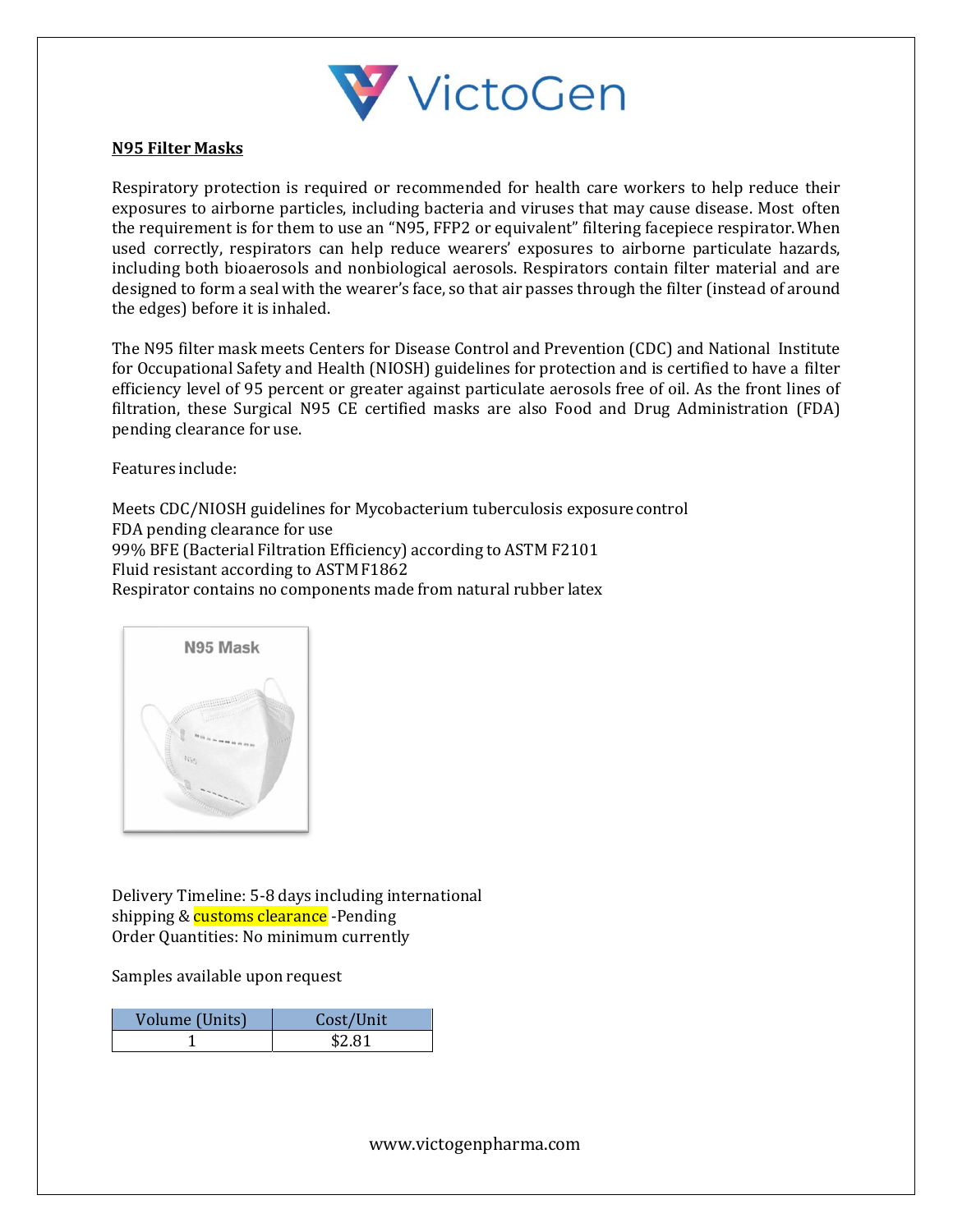

### **15‐minute Rapid DiagnosticsCassette**

COVID-19  $\lg G / \lg M$  rapid 15-minute membrane-based immunoassay is for the detection of COVID-19 antibodies in whole blood, serum or plasma, which is suitable for large-scale screening and a much easier and faster way to test COVID-19.

This test consists of 2 components, an  $I_gG$  and  $I_gM$  component. During testing, the specimen reacts with COVID-19 antigen-coated particles in the test cassette. The mixture then migrates upward on the membrane chromatographically by capillary action and reacts with the anti-human IgG in IgM test line region. To serve as procedural control, a colored line will always appear in the control line region, indicating that proper volume of specimen has been added and membrane wicking has occurred. 

Sample Collection Options:

a. Have a certified phlebotomist collect whole blood into a purple, blue or green top collection tube (containing EDTA, citrate or heparin, respectively) by venipuncture

b. Have a certified phlebotomist collect whole blood into a red top collection tube (containing no anticoagulants) by venipuncture

c. Blood drops of whole blood can be obtained by either fingertip puncture or venipuncture. Do not used hemolyzed blood for testing

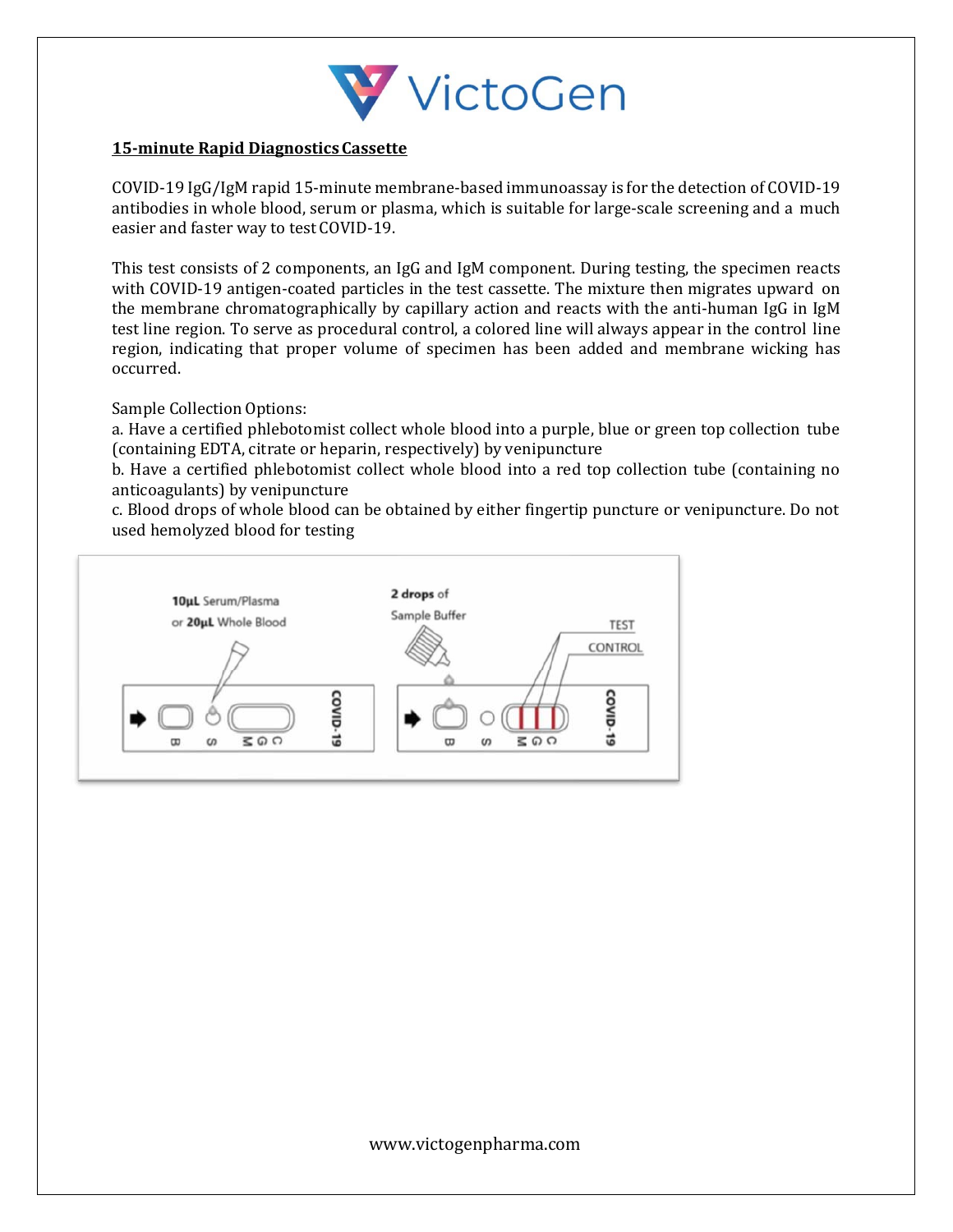

#### **INTERPRETATION OF RESULTS**

|          |          |          | $\begin{array}{ccc}\nG & G \\ G & G \\ G & G \\ G & G\n\end{array}$ |         |         |                       |
|----------|----------|----------|---------------------------------------------------------------------|---------|---------|-----------------------|
| Positive | Positive | Positive | Negative                                                            | Invalid | Invalid | Invalid<br>$(\times)$ |

IgG & IgM POSITIVE:\*Three lines appear. One colored line should be in the control line region (C), and two colored lines should appear in IgG test line region and IgM test line region. The color intensities of the lines do not have to match. The result is positive for IgG & IgM antibodies and is indicative of secondary SARS-COV-2 infection.

IgG POSITIVE:\*Two lines appear. One colored line should be in the control line region (C), and a colored line appears in IgG test line region. The result is positive for SARS-COV-2 virus specific-lgG and is probably indicative of secondary SARS-COV-2 infection.

IgM POSITIVE:\*Two lines appear. One colored line should be in the control line region (C), and a colored line appears in IgM test line region. The result is positive for SARS-COV-2 virus specific-IgM antibodies and is indicative of primary SARS-COV-2 infection.

\*NOTE: The intensity of the color in the IgG and/or IgM test line region(s) will vary depending on the concentration of SARS-COV-2 antibodies in the specimen. Therefore, any shade of color in the IgG and/or IgM test line region(s) should be considered positive.

NEGATIVE: One colored line should be in the control line region (C). No line appears in IgG and IgM test line region(s).

INVALID: Control line fails to appear. Insufficient buffer volume or incorrect procedural techniques are the most likely reasons for control line failure. Review the procedure and repeat the procedure with a new test cassette. If the problem persists, discontinue using the test kit immediately and contact your local distributor.

Sensitivity: 91.49% Specificity: 96.63% Total accuracy: 95.29%

The rapid test has been assessed as meeting the Essential Requirements and relevant provisions of EC directive  $97/79/EC^1$  for in vitro diagnostic medical devices. The manufacturer has established and is maintaining a quality management system which meets the requirements of ISO 13485 and ISO 900. 

Pending approval with FDA under emergency use authorization (EUA).

Delivery Timeline: 2-3 weeks including international shipping & customs clearance Order Quantities: No minimum currently Samples available upon request

| Volume (Units) | Cost/Unit |
|----------------|-----------|
|                | \$10.50   |

 $1$  The CE certificate is written certification document issued by an authorized certification body of the European Union to prove that the products produced by the manufacture comply with the relevant European standards and CE certification regulations. CE certification is not only a threshold for entering the EU market, but also effective guarantee for products to avoid risks.